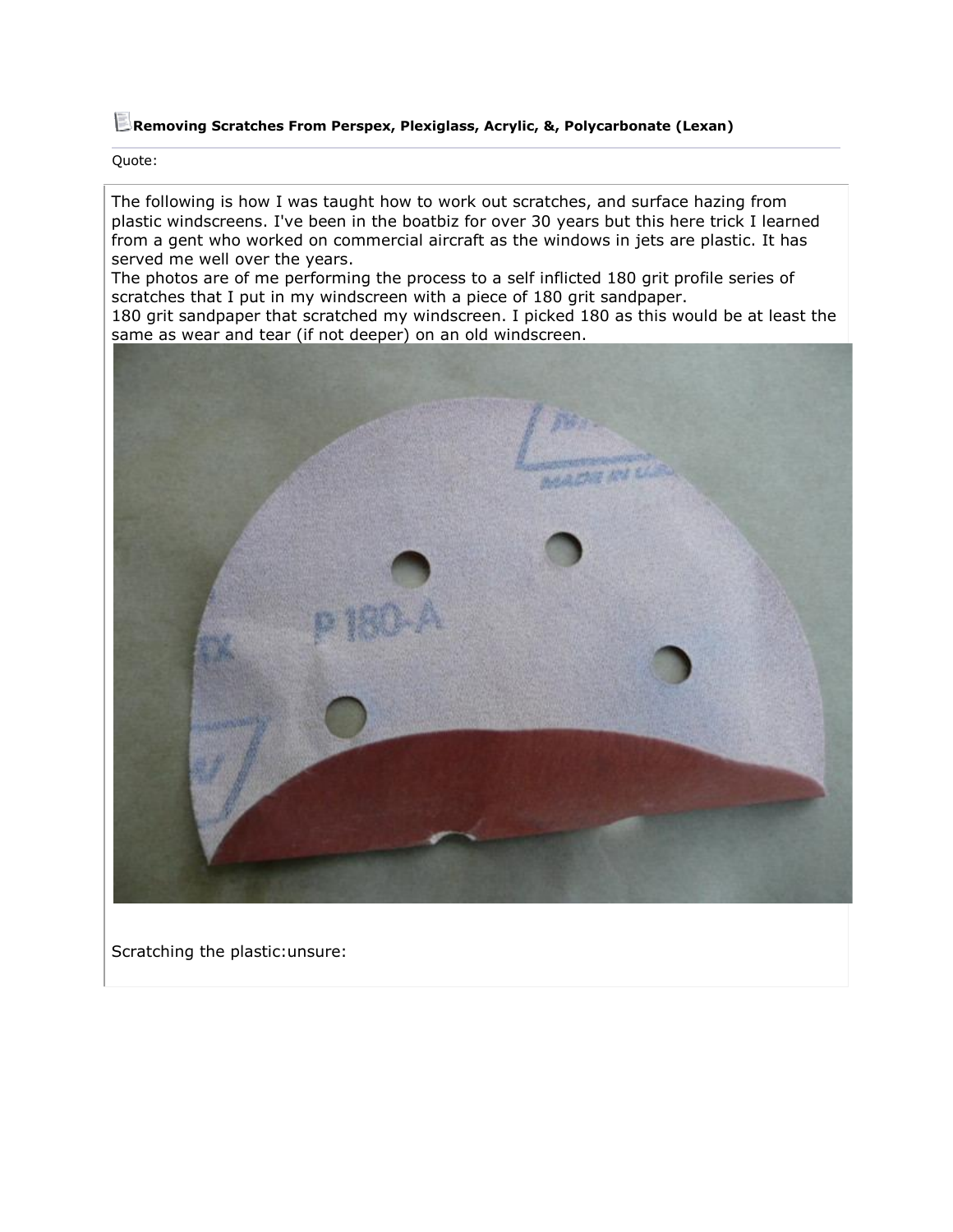

View of the multi-scratched substrate. You can even see the scratched out strands of plastic there on the left.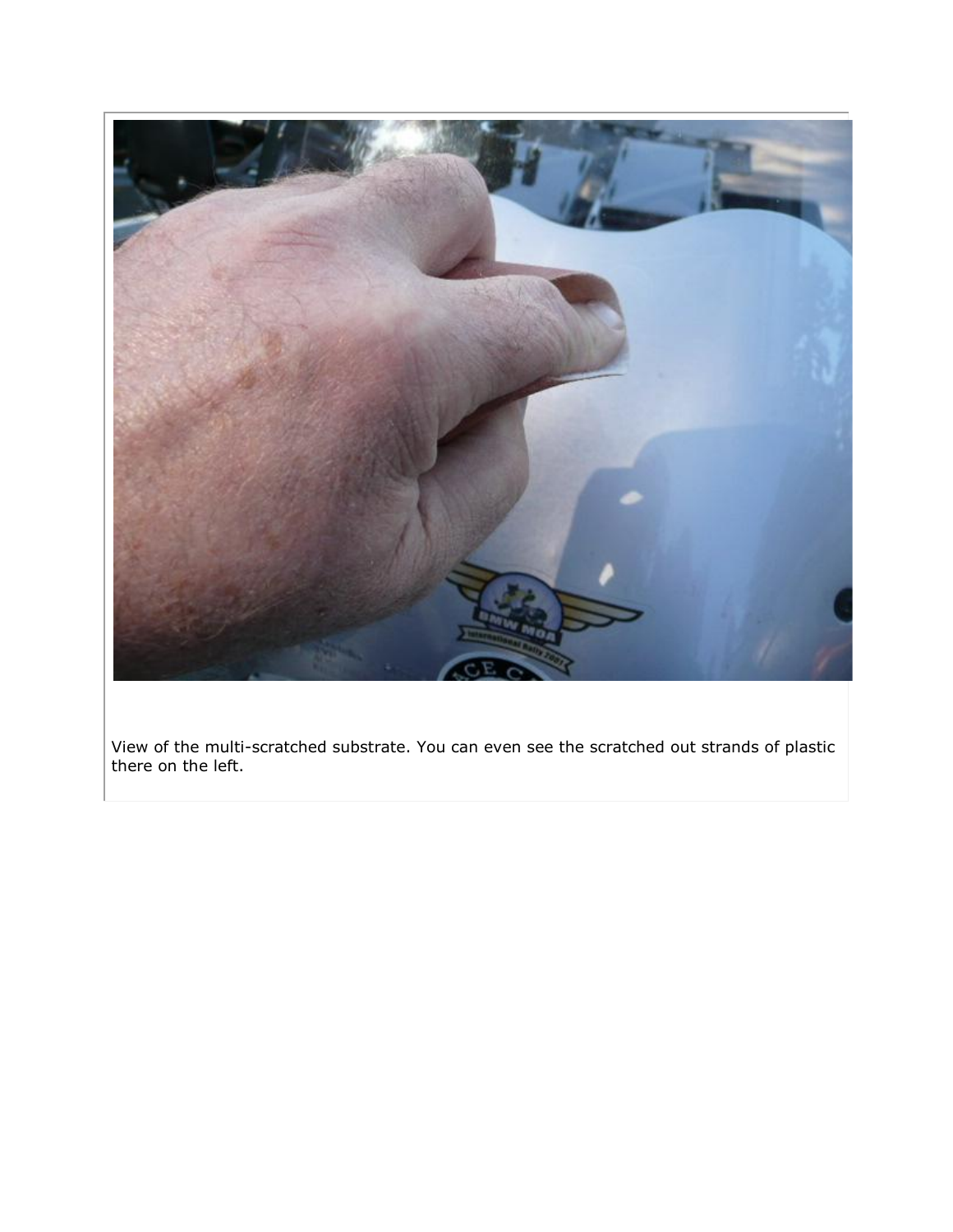

What you are looking at here, is the affected spot where I wet sanded it with 400 grit wet-n-dry sandpaper to a uniform haze.

This is where you have to judge what grit paper to use. In my opinion, never start at anything more aggressive than 400 grit and always finish with either 1500 or even 2000 grit.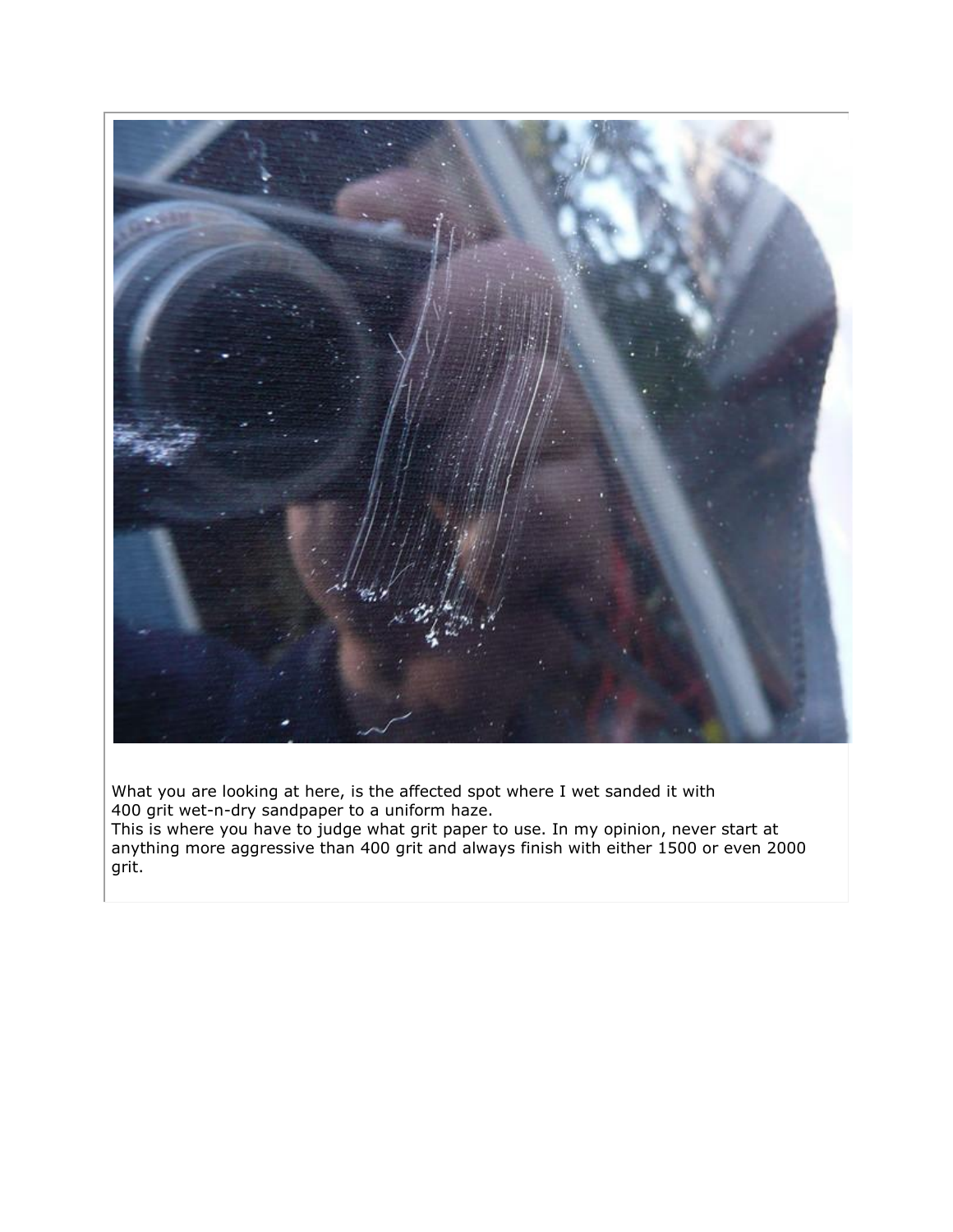

After the 400 grit wet sanding, I then repeated the process with 1500 grit wet sanding.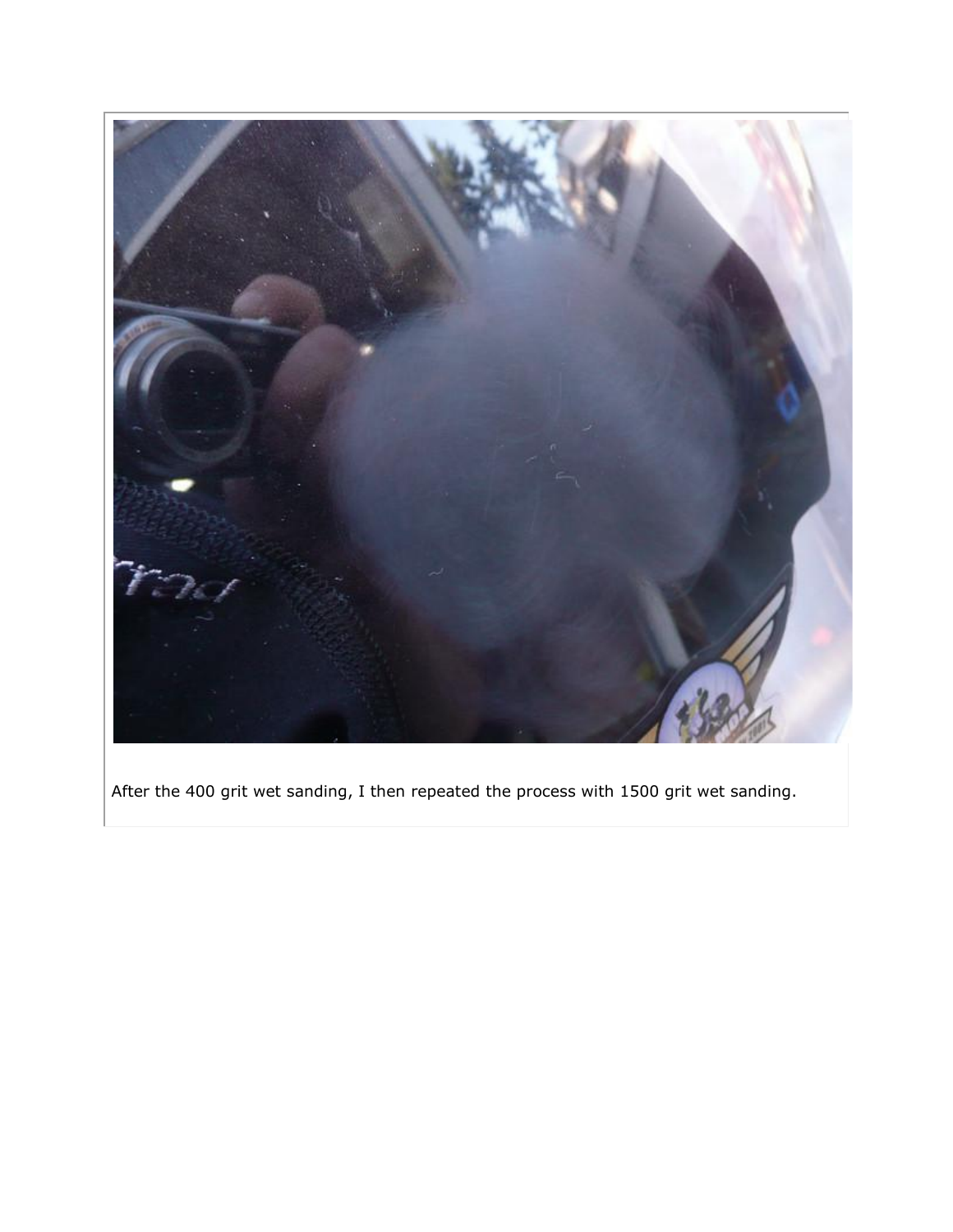

Then, on to the buffing. I start out with a machine buffer electric or air on low speed with a foam polishing pad and buff the surface with 3M™ Perfect-It™ Rubbing Compound (PN 06085/06086)

Buff again with a finer compound like 3M Perfect-It III #05933. Then clean and check again for clarity.

And, I like to do a final overall polish with a car polish like NU-Finish using a lambs wool buffing bonnet on low speed.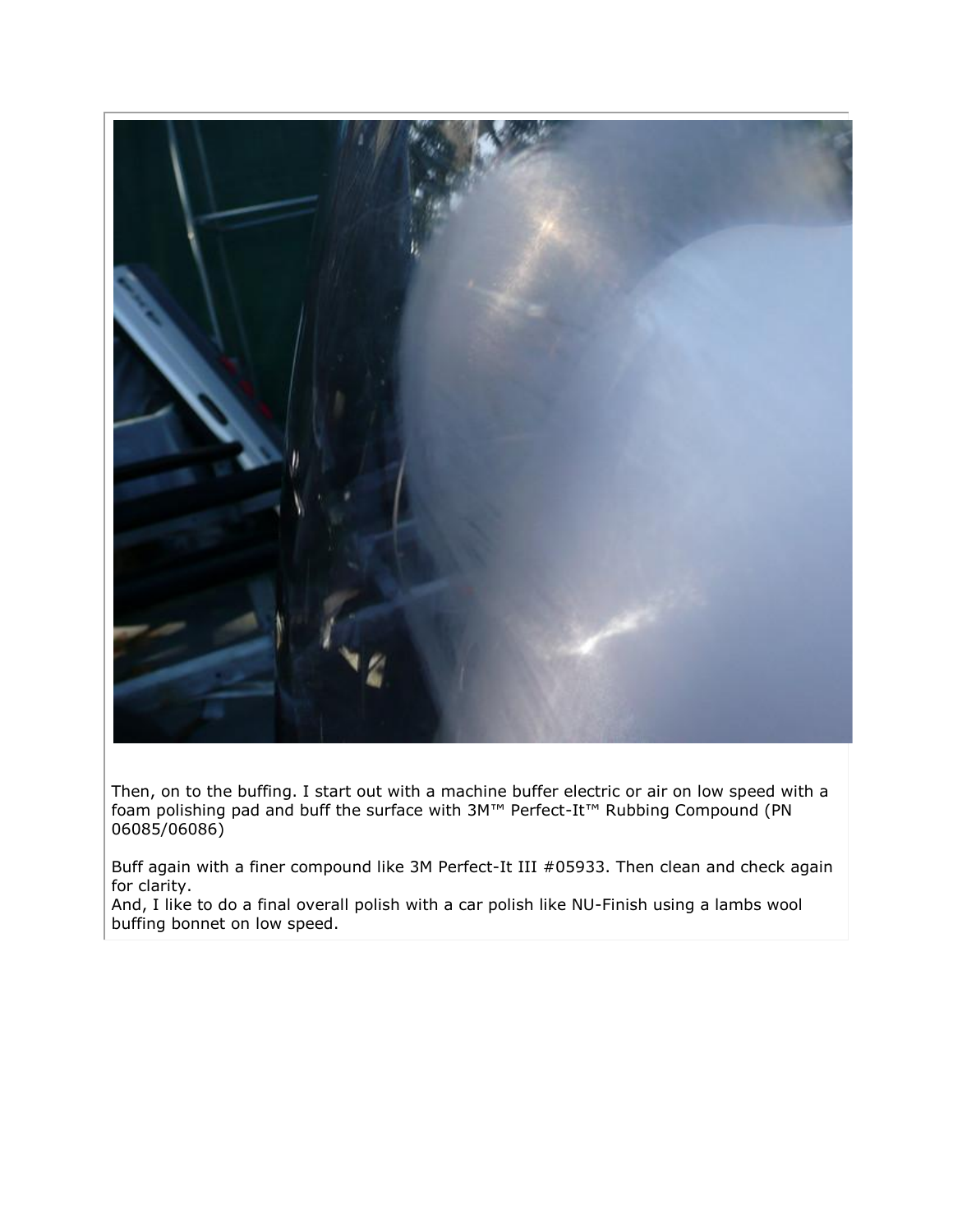

And, there ya go! Scratches gone!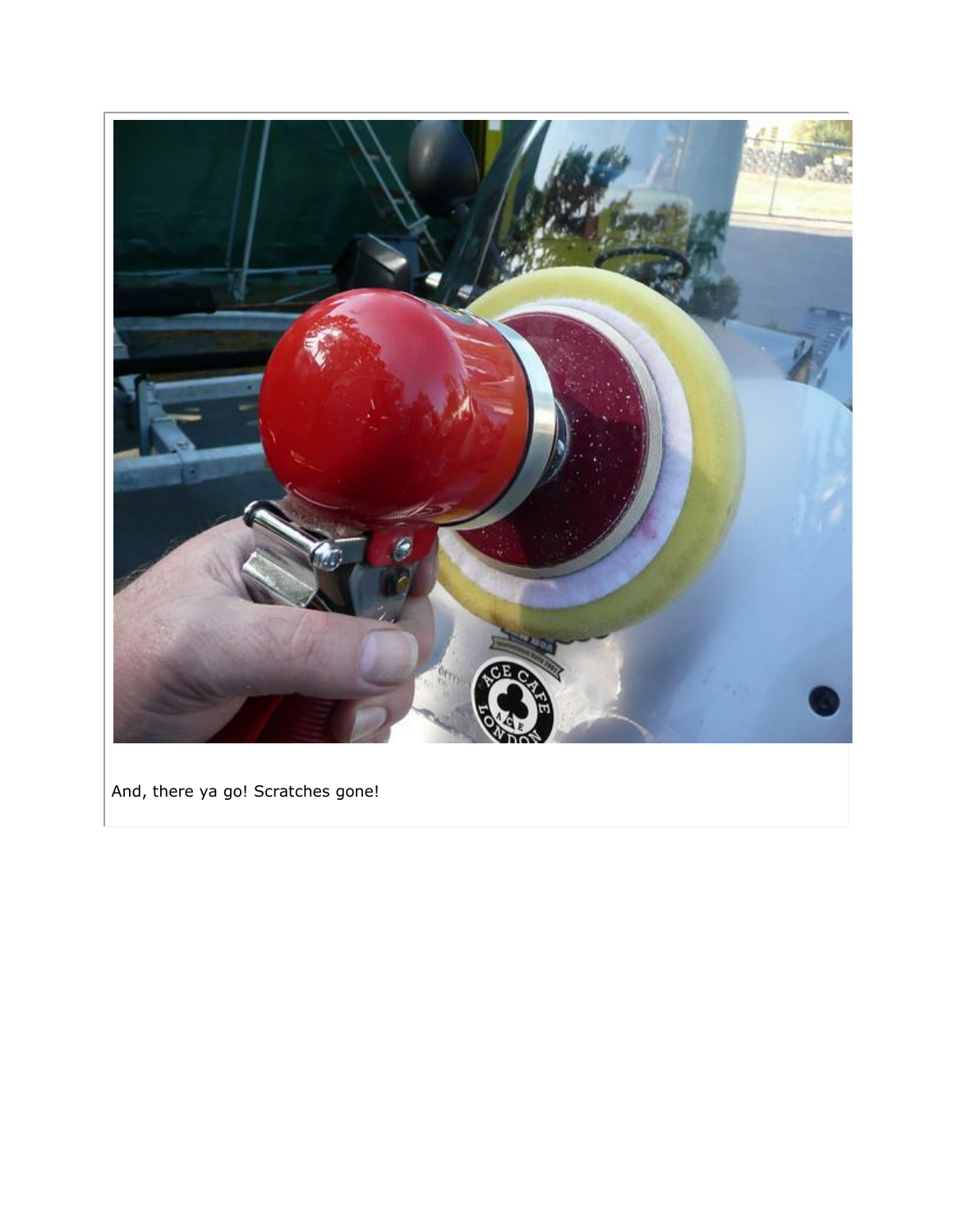

Here is what I had posted in the other thread about polishing perspex. It can be used as a general guide. I did modify it a bit.

1. Wash well with soapy water.

2. Take a bucket of water and put in a few drops of dish soap.

3. Take a piece of 400 or 600 grit wet and dry sandpaper and wet-sand the affected surface to a uniform haze of scratches.

4. Then wet-sand with 1500 grit. Now, take a machine buffer on low speed with a foam polishing pad and buff the surface with 3M<sup>™</sup> Perfect-It<sup>™</sup> Rubbing Compound (PN 06085/06086) until you attain a fairly good clarity.

5. Wipe clean with water, dry, and check clarity. If the clarity is not clear as plate glass, then proceed to #6.